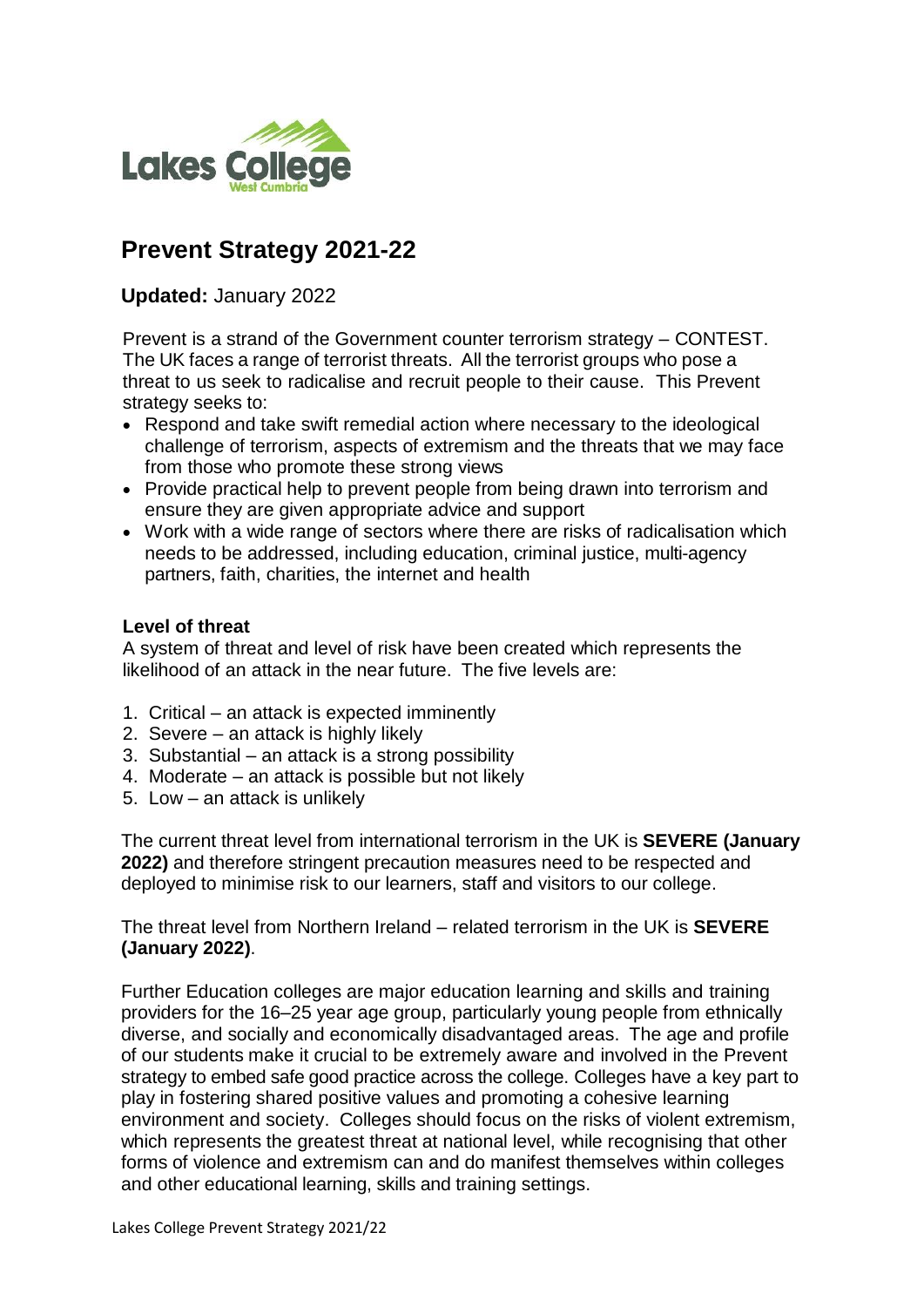This strategy has five key objectives that align with the Lakes College Prevent risk assessment and action plan. These objectives are:

- 1. To promote and reinforce shared values; to create space for free and open debate; and to listen, be tolerant and support the learner and staff voice.
- 2. To break down segregation among different learner communities including by supporting inter-faith and inter-cultural dialogue and understanding, and to engage all learners in playing a full and active role in wider engagement in society
- 3. To ensure staff and learner safety and that the College is free from bullying, radicalisation, potential extremist behaviour, risk, harassment and discrimination
- 4. To provide support for learners who may be at risk and appropriate sources of advice and guidance
- 5 . To ensure that learners and staff are aware of their roles and responsibilities in preventing violent extremism In order to achieve these objectives the strategy will concentrate on four areas:

## **Leadership and Values**

To provide an ethos which upholds Lakes College core values of **Ready Respectful Potential** for all learners, staff, governors, visitors and stakeholders. This will be achieved through:

- Sharing our core values in a manner that promotes mutual respect and tolerance, democracy in society, individual liberty and rule of law
- Developing staff and learner understanding of the issues and build confidence to deal with them
- Establishing and delivering a comprehensive training programme for staff, governors, employers and learners
- Widening engagement with local communities and community groups
- Raising awareness with parents and carers and those responsible for safeguarding the wellbeing of learners
- Actively working with local schools, local authorities, police and other agencies to ensure accurate intelligence is shared in accordance with agreed protocols

## **Teaching, Learning & Assessment**

Develop and deliver a curriculum and provision which promotes knowledge, skills and understanding. Build the resilience of learners, by undermining extremist ideology by positively promoting equality, diversity, inclusion and Fundamental British Values. This will be achieved through:

- Promoting wider skill development such as the personal, social, behavioural and emotional aspects of learning
- Embedding inclusion, wellbeing and community cohesion
- Delivery of a curriculum that is contextualised to recognise local need and potential risk, challenge extremist ideologies, promotes universal